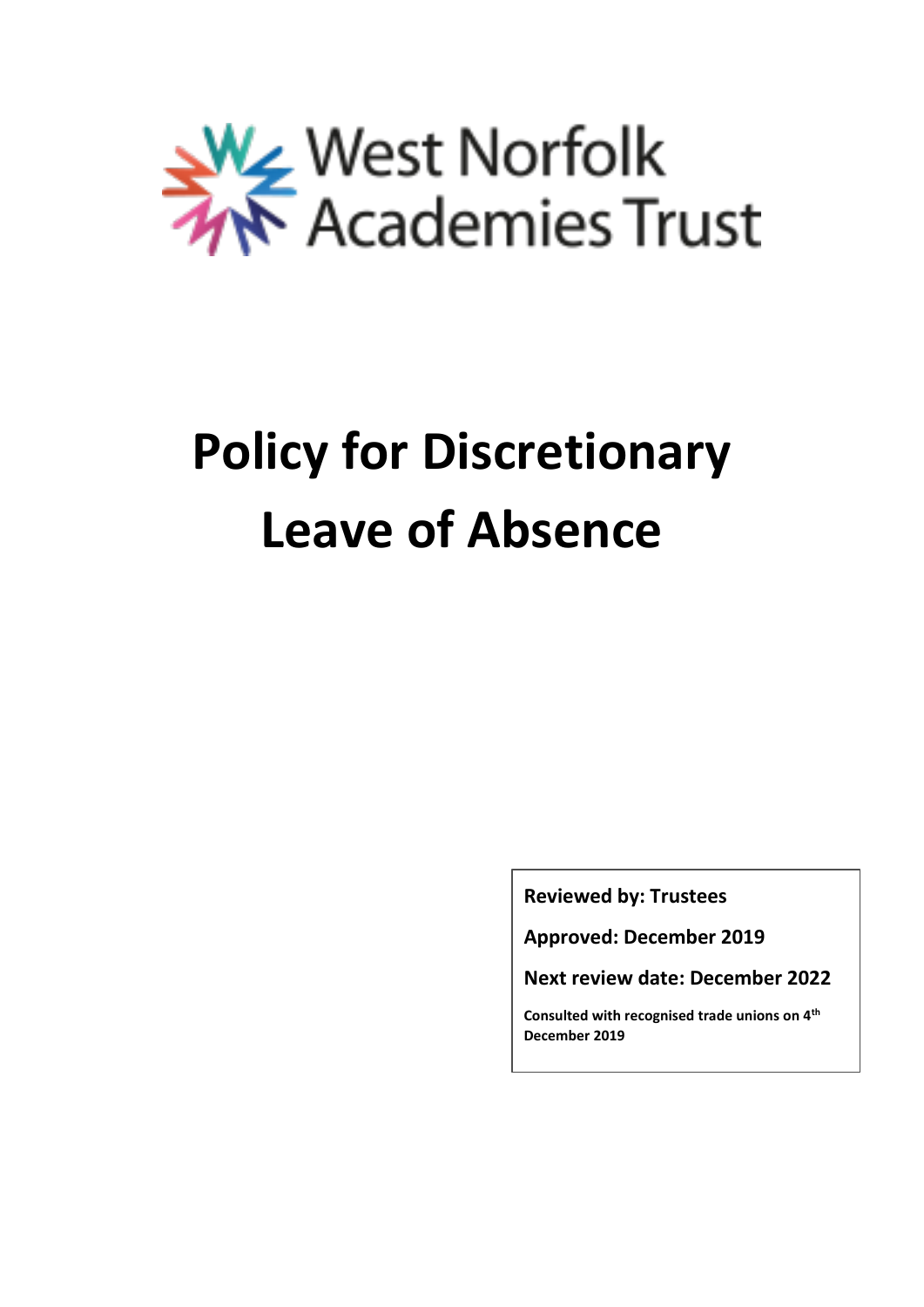## **Contents**

| 1. Terms of Reference                           | 1       |
|-------------------------------------------------|---------|
| 2. Introduction                                 | 1       |
| 3. Procedure & Decision Making                  | 2       |
| 4. Discretionary Leave of Absence               | $2 - 4$ |
| 5. Statutory Leave of Absence for Public Duties | 4       |
| 6. Jury Service                                 | $4 - 5$ |
| 7. Statutory Dependent Care Leave               | 5       |
| Appendix 1. Leave of Absence Request Form       | $6 - 7$ |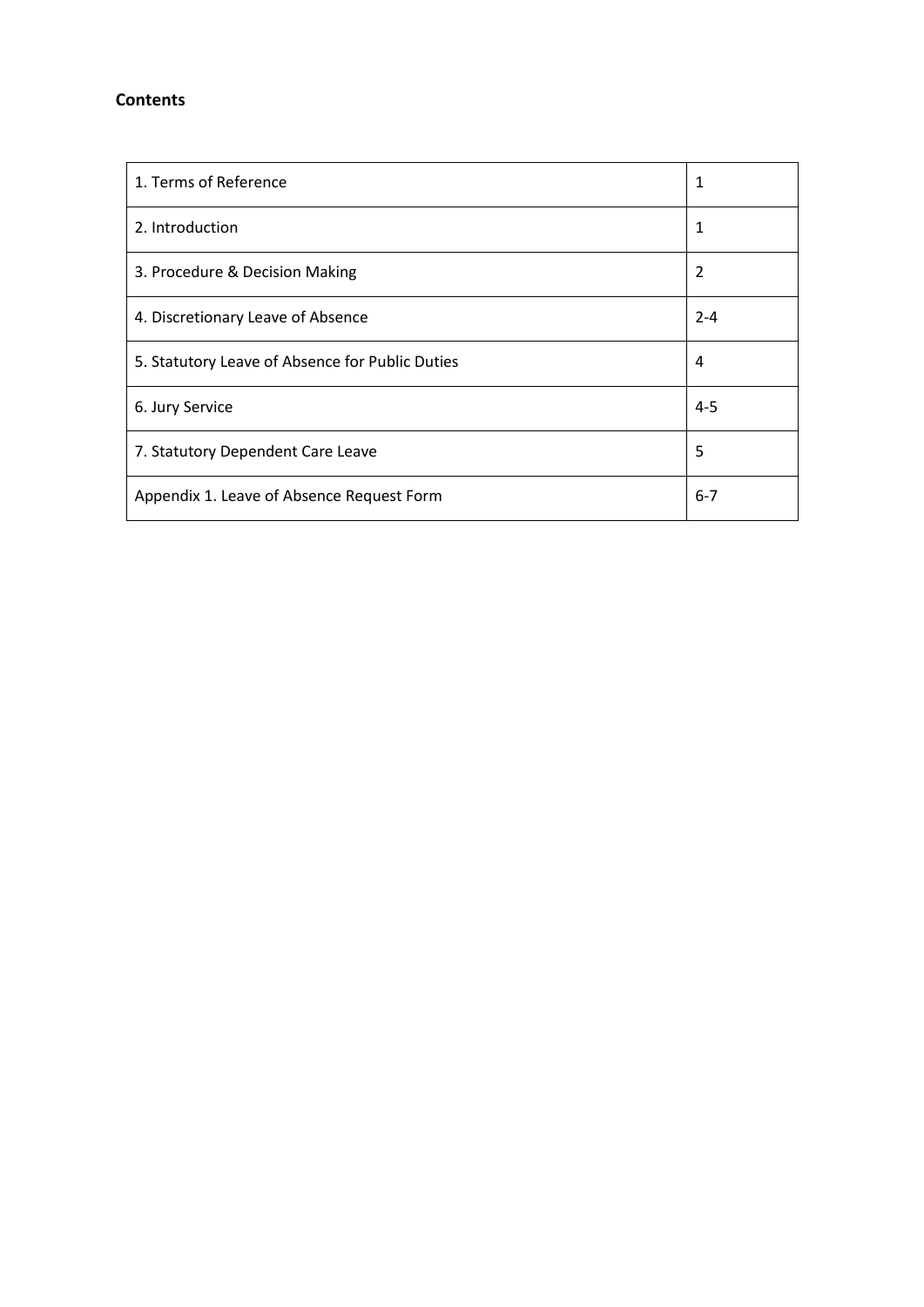## **1. Terms of Reference**

- "Executive Headteacher" also refers to any other title used to identify the Executive Headteacher, where appropriate, or other senior manager delegated to deal with the matter by the Executive Headteacher.
- "Headteacher" also refers to any other title used to identify the Headteacher, where appropriate, or other senior member of the leadership team (SLT) delegated to deal with the matter by the Headteacher.
- "Companion" refers to a person chosen by the employee to accompany him/her at a formal meeting, who shall be a trade union representative or a workplace colleague. A companion is entitled to speak to the employee during any meeting, and confer privately, but may not answer questions on the employee's behalf.
- "WNAT" refers to West Norfolk Academies Trust.

# **2. Introduction**

- **2.1** The Trustees recognise that the success of WNAT depends upon the contribution of all employees and gives full acknowledgement that a fair and effective policy on discretionary leave of absence contributes to the maintenance of employee morale and thereby our success.
- **2.2** This policy sets out the discretionary leave of absence provisions to make sure requests for leave of absence are dealt with in a fair and consistent way. The operational needs of the school are the priority and therefore there will be times when the Headteacher, or delegated member of SLT, has to refuse a request for leave. The examples of discretionary leave given are non-exhaustive and where circumstances arise which are not identified in this policy the Headteacher, or delegated member of SLT has authority to make the decision on whether or not leave is granted, and whether it is with or without pay.
- **2.3** This policy also sets out what you must do in the event that you must take leave of absence because you have a personal emergency.
- **2.4** The statutory leave of absence provisions are generally outside the scope of this policy though they are noted where they bear a relationship to discretionary leave of absence. If you need clarification on whether the leave of absence that you want to take is statutory or discretionary then you must speak to your line manager in the first instance.
- **2.5** This policy does not cover leave which is included in the policies and procedures listed below:
	- Annual leave
	- Maternity/Paternity/Parental/Adoption leave
	- Flexible working
	- Sickness absence
	- Redundancy
	- Training and study leave
- **2.6** This policy applies to all teaching and support staff. This policy is non-contractual and may be amended at any time.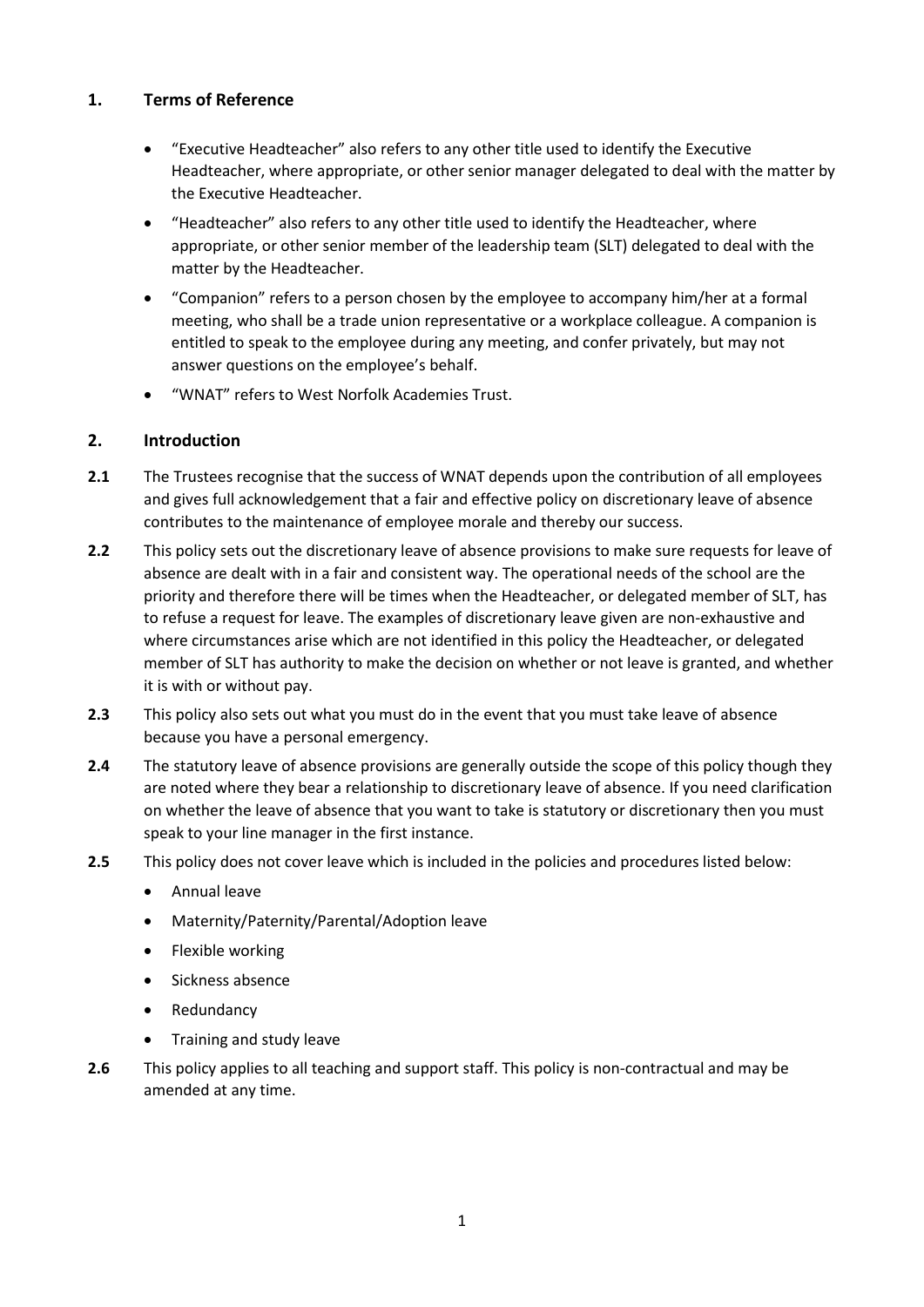# **3. Procedure and Decision Making**

- **3.1** Except in emergencies, authorisation to take leave of absence must be requested from the Headteacher, or delegated member of SLT, as soon as the need for the leave is known using the form at Appendix 1. Where the leave of absence request is made by the delegated member of SLT, the request should be made to the Headteacher. Where the leave of absence request is made by the Headteacher, the request should be made to the Chair of Trustees.
- **3.2** Requests for leave of absence and approval/refusal of such will be dealt with in a fair and consistent manner, having regard to the nature of the request, statutory obligations, pupil/student educational provision, service needs, eligibility, any previous requests and the degree of flexibility that you already have in your current working arrangements. Non-emergency leave of absence must not be taken, unless and until it has been approved on the form at Appendix 1.
- **3.3** Where an emergency arises you must notify either the appropriate school Cover Manager if you are a member of teaching staff, or if you are a member of support staff by telephoning the relevant absence line as soon as is reasonably practicable, giving the reason for the absence and how long you expect to be absent from work to deal personally with the emergency which cannot be dealt with by anyone else.
- **3.4** Where a leave of absence request is refused there is right of appeal. Any appeal must be made on the form at Appendix 1 within 5 days of receipt of the leave of absence decision. The appeal will be considered by the Headteacher whose decision is final. Where the leave of absence request has been refused by the Headteacher, the appeal will be considered by the Executive Headteacher, whose decision is final. Where the leave of absence request has been refused by the Executive Headteacher, the appeal will be considered by the Chair of Trustees, whose decision is final.
- **3.5** A confidential record of requests for leave of absence and whether or not the request was granted will be maintained. Members of the LGPS scheme will be informed about the impact of taking unpaid leave on their pensionable service.

## **4. Discretionary Leave of Absence**

| Summary non exhaustive examples of leave normally<br>granted with pay | Days per rolling 12 month period     |
|-----------------------------------------------------------------------|--------------------------------------|
| <b>Compassionate leave</b> - illness or injury of a significant       | Period reasonably necessary but not  |
| other person giving rise to serious domestic difficulties             | normally more than 3 days            |
| Bereavement leave - death (including funeral) of a                    | Period reasonably necessary but not  |
| significant other person                                              | normally more than 5 days            |
| Moving house where it cannot be arranged for a non-                   | 1 day                                |
| working time                                                          |                                      |
| Personal events or emergencies i.e. an event which, if                | 1 day                                |
| response were to be delayed, would result in significant              |                                      |
| personal loss to the employee such as fire or flood                   |                                      |
| Accepted impossible travel because of weather or                      | Period reasonably necessary, but not |
| other public crisis                                                   | normally more than 2 days            |
| <b>Interviews for jobs</b> in the education service (this             | period reasonably necessary but not  |
| limitation does not apply where the employee is                       | normally more than 3 days on each    |
| redundant, or a fixed term contract is not renewed)                   | occasion                             |

**4.1** Examples of discretionary time off work that may be granted with pay: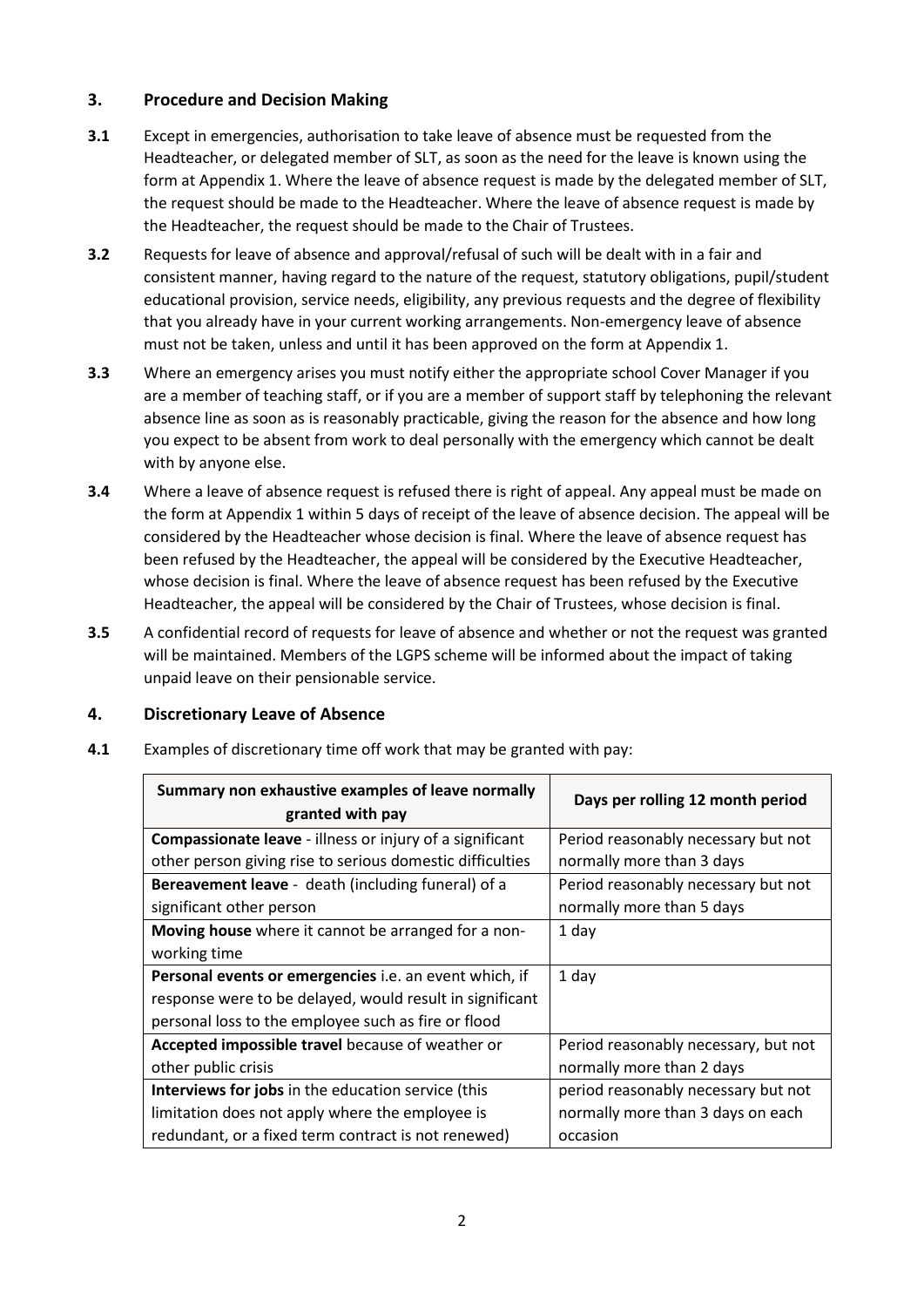| Dependent care leave - employees may only take paid                | In normal circumstances not more    |
|--------------------------------------------------------------------|-------------------------------------|
| time off to provide personal care for a dependent                  | than 1 day on each occasion.        |
| where there is an immediate crisis                                 | Up to 3 days                        |
| (There is a statutory right to take unpaid leave see 7.1           |                                     |
| below)                                                             |                                     |
| Representing the school in any capacity with approval<br>Unlimited |                                     |
| Induction visit to new school<br>1 day (additional days will be    |                                     |
|                                                                    | considered if the receiving school  |
|                                                                    | undertakes to finance supply costs) |

### **4.2** Examples of discretionary leave that may be granted without pay:

| Summary non exhaustive examples of absence             | Days per rolling 12 month period - all |
|--------------------------------------------------------|----------------------------------------|
| normally granted without pay                           | employees                              |
| Any personal reason other than those above which it    | Maximum of 3 days                      |
| was not possible to schedule for a non-working day, or |                                        |
| time, or within annual leave, e.g. appointments of a   |                                        |
| non-routine nature at the dentists, opticians,         |                                        |
| doctors/medical services, or driving test, important   |                                        |
| one-off family occasions                               |                                        |
| Leave of absence for religious observance              | Reasonable time off                    |

### **4.2.1** Medical appointments:

Upon production of a medical appointment letter/card up to half a day paid leave may be granted to attend an appointment at hospital (to include medical screening, blood donation and in vitro fertilization (IVF) but excluding any appointment associated with elective surgery) where it has proved impractical to attend outside normal working hours. You should liaise with your line manager to agree a mutually convenient time so that the operational requirements of the school are met and then request leave from the Headteacher, or delegated member of SLT using the form at Appendix 1.

Employees should make best endeavours to schedule routine medical appointments e.g. dental check-ups on a non-working day, or time, or within annual leave.

#### **4.2.2** Attendance in court as a witness

If you are subpoenaed or summonsed to attend a Court (including an Employment Tribunal), as a witness and you are not representing WNAT or the school then, on production of proof of required attendance, you must request leave from the Headteacher, or delegated member of SLT, using the form at Appendix 1 and you will be granted leave to attend. You will continue to be paid at your normal rate of pay during time off for such duties, subject to the deduction of any payments received from the relevant authority in respect of the duties you perform. You are therefore required to declare all such earnings on completion of the duty in question. If you wish to attend Court as a witness on a voluntary basis then you should request leave of absence from the Headteacher, or delegated member of SLT as soon as the need for the leave is known, using the form at Appendix 1, and a decision will be made on a case by case basis.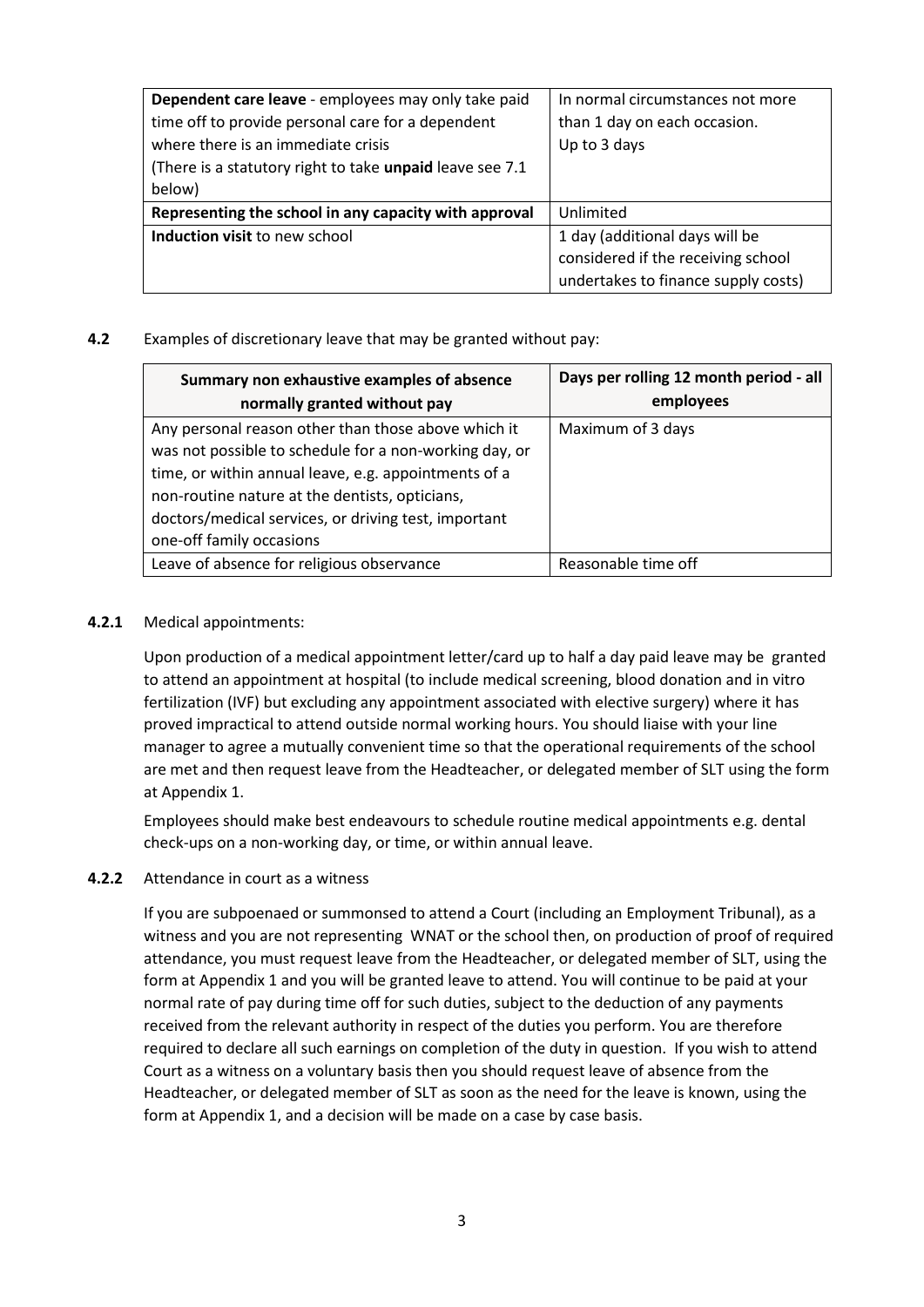### **4.2.3** Leave of absence for religious observance

You may request unpaid time off work to attend religious festivals, pilgrimages, time off for prayer or may request an adjustment to your working time to accommodate periods of fasting or requirements to cease work by a particular time using the form at Appendix 1. Requests for time off will be considered sympathetically and on a case-by-case basis, taking into account the needs of any relevant school in WNAT and surrounding circumstances. You should request time off at the beginning of the school year if possible, otherwise as soon as possible, so that plans for covering your absence can be made in good time.

# **5. Statutory Leave of Absence for Public Duties**

- **5.1** Employees are entitled to a reasonable amount of unpaid time off work by law to carry out certain public duties. Public duties include service as a:
	- **•** Tribunal member
	- Magistrate
	- Local councillor
	- Member of an NHS Trust
	- **•** Prison visitor
	- Lay visitor to police stations
	- School governor
- **5.2** As soon as you are aware that you will require time off for performance of a public service you should request leave of absence from the Headteacher, or delegated member of SLT, using the form at Appendix 1.
- **5.3** WNAT's schools will agree to requests for paid time off to undertake public duties wherever reasonably possible having regard to the criteria set out in this policy.
- **5.4** Each request for time off will be considered on its merits, in the circumstances in which it is made including:
	- Whether the activity is reasonable in relation to your employment
	- How much time off is reasonably required for the duty in question
	- How much time off you have already taken for the public duty in question
	- How your absence will affect WNAT, or the relevant school

## **6. Jury Service**

- **6.1** You must inform the Headteacher, or delegated member of SLT, as soon as you are summonsed for jury service and provide a copy of your Jury Service Summons and the accompanying Loss of Earnings form. Where, in our view, the release of an employee for jury service raises significant teaching or operational problems, assistance will be provided to the employee in order to appeal to the court to re-arrange or cancel the dates of service.
- **6.2** Employees attending Jury Service are usually able to claim compensation from the court for loss of earnings. We will make up the Loss of Earnings allowances to your normal level of earnings. We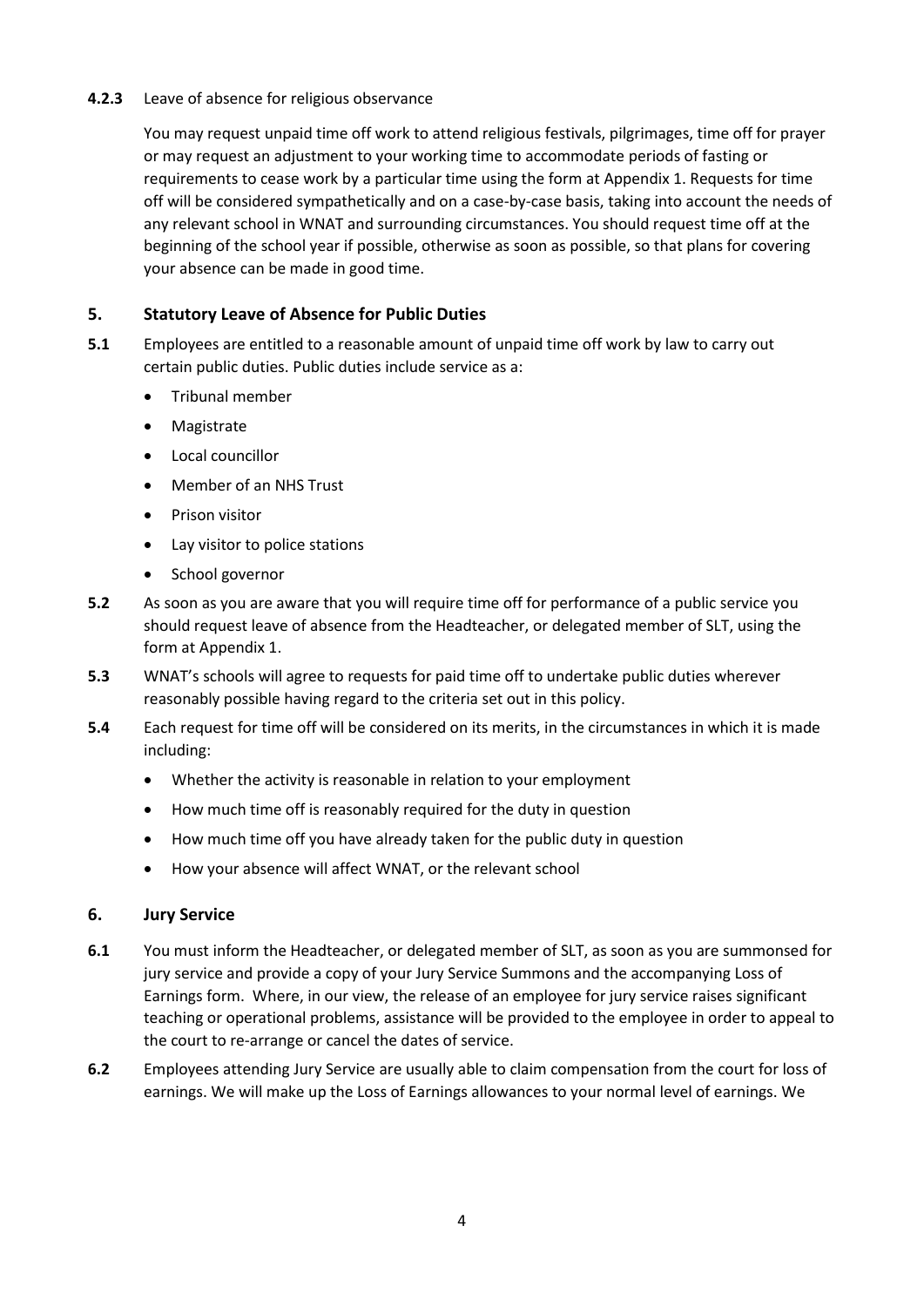must complete the Loss of Earnings form and you must give the completed form to the Clerk of the Court on your first day of Jury Service.

- **6.3** Upon completion of Jury Service, the Court will pay an employee for travel, subsistence and Loss of Earnings and provide a remittance advice. This advice MUST be forwarded to the Payroll Manager within 3 days of your return to work.
- **6.4** Your salary will be reduced by the "Juror's Loss" paid by the Court. Pension contributions are not affected. An employee cannot be paid twice by the Court and WNAT for the same days.
- **6.5** Where jury service lasts for less than half a day you must return to work for the remainder of the day wherever practicable. You must keep your line manager regularly informed about how long you are likely to be away from work.
- **6.6** Employees are protected from being subjected to a detriment or being dismissed, as a result of being summoned to attend for service as a juror or being absent from work on jury service.

## **7. Statutory Dependent Care Leave**

- **7.1** Employees have a right to take a reasonable amount of unpaid time off work when it is necessary to:
	- provide assistance when a dependent falls ill, gives birth, is injured or assaulted;
	- make longer-term care arrangements for a dependent who is ill or injured;
	- take action required in consequence of the death of a dependent;
	- deal with the unexpected disruption, termination or breakdown of arrangements for the care of a dependent; and/or
	- deal with an unexpected incident involving their child during school hours (or those of another educational establishment).
- **7.2** A dependent for the purposes of the paragraph 7.1 is:
	- an employee's spouse, civil partner, parent or child (including stepchild);
	- a person who lives in the same household as an employee, but who is not their tenant, lodger, boarder or employee; or
	- anyone else who reasonably relies on the employee to provide assistance, make arrangements or take action of the kind referred to in 7.1 above.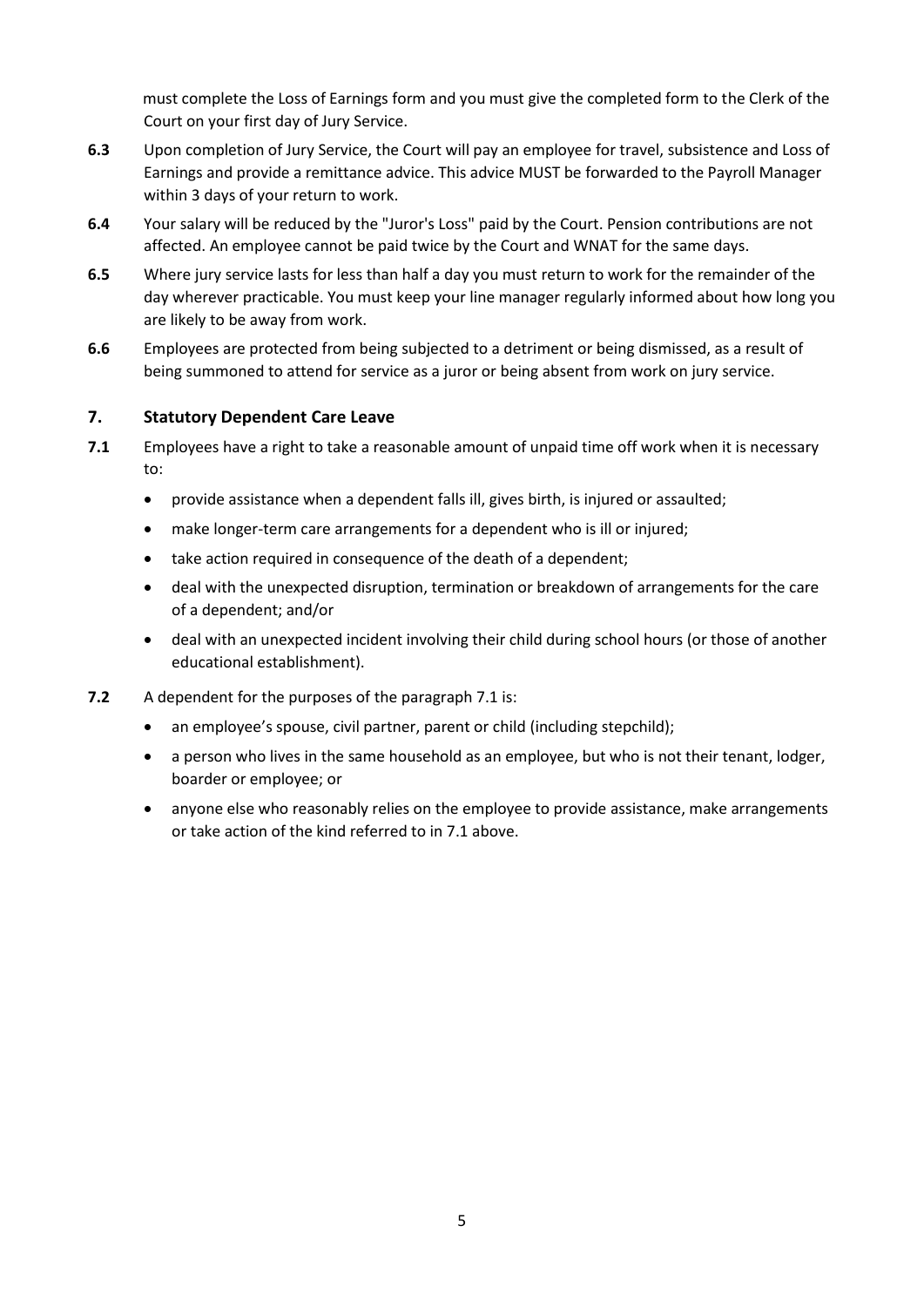

# **APPENDIX 1**

### **LEAVE OF ABSENCE REQUEST**

#### **Part 1**

| Name:      |  |
|------------|--|
| Job title: |  |

| Date/time from:                       | Date/time to:                                                                                     |
|---------------------------------------|---------------------------------------------------------------------------------------------------|
| appointment card. Reason for request: | I have read and understood the discretionary leave policy. Please attach a copy of any relevant   |
|                                       |                                                                                                   |
|                                       |                                                                                                   |
| entitlement.                          | I understand and accept that if leave of absence is granted without pay it will affect my pension |
| Signed                                | Date                                                                                              |

## **LEAVE OF ABSENCE DECISION**

#### **Part 2**

| Your request for leave is:                                                              |  |
|-----------------------------------------------------------------------------------------|--|
| Time to be made up: Yes<br>Approved with pay:<br>No                                     |  |
| Approved without pay:                                                                   |  |
| Not approved for the following reasons:                                                 |  |
| Operational difficulties in covering absence                                            |  |
| Loss of entitlement/continuity of educational provision for pupils/students             |  |
| Leave of absence limits already reached                                                 |  |
| The request is outside the policy framework                                             |  |
| Other. Explanation of reason(s) for non-approval                                        |  |
|                                                                                         |  |
|                                                                                         |  |
|                                                                                         |  |
| Signed:<br>Date:                                                                        |  |
| Job title: Executive Headteacher/Headteacher/Chair of Governors (Delete as appropriate) |  |